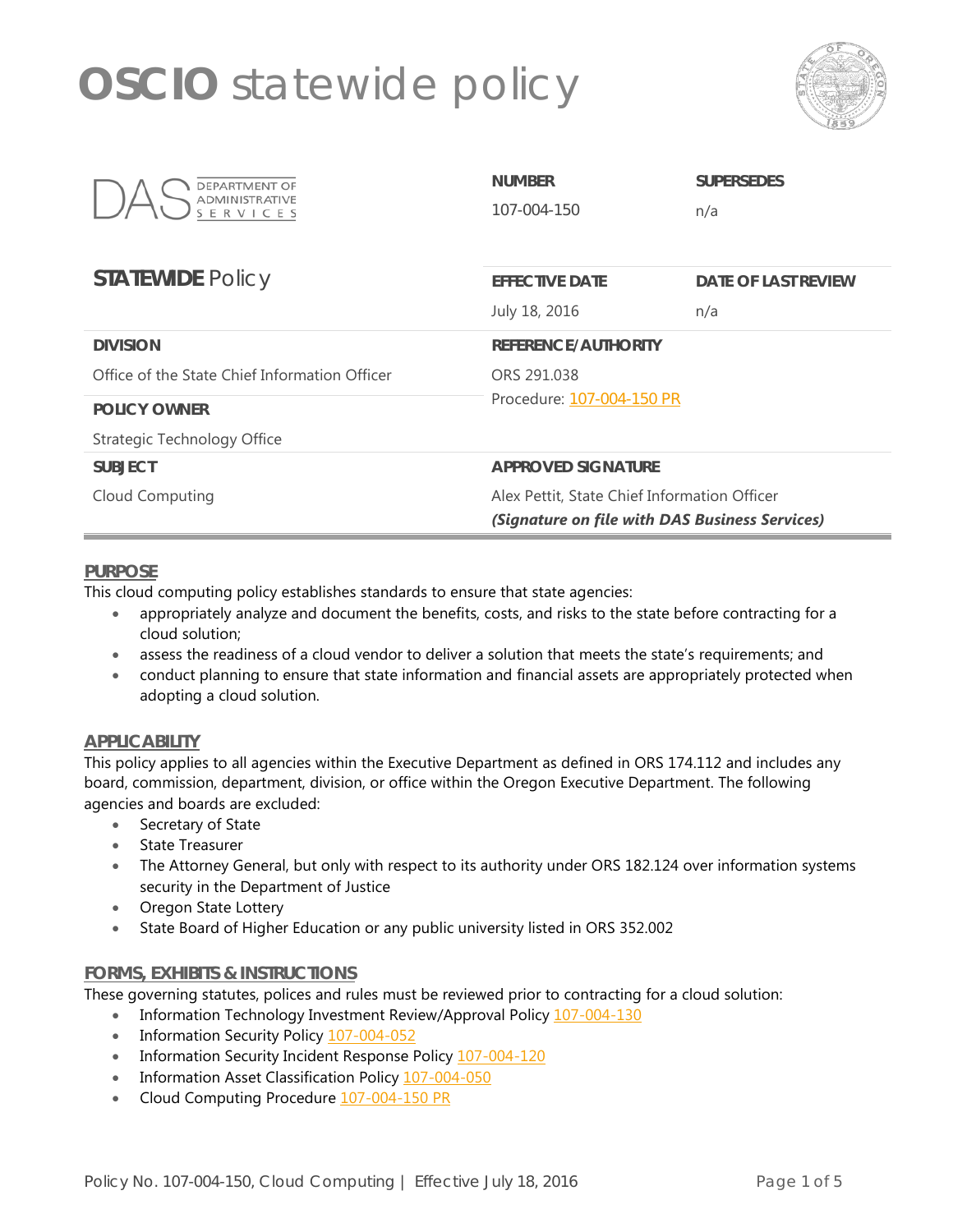- ORS 291.047, ORS 192.410 to 192.505, ORS 279A.157
- ORS 165.800 and ORS 646A.600 to 646A.628
- ORS 182.122 and OAR 125-800-0005 to 125-800-0020
- SB 1538 (Chapter 110, 2016 Laws)

These forms support the cloud computing purchasing process:

- Cloud Planning and Readiness Assessment Workbook, Exhibit A to this policy.
- Business case form found in the "Policies and Forms" section of the DAS web site,<http://www.oregon.gov/das>

#### **DEFINITIONS**

- *"Cloud"* has the meaning established by the International Standards Organization (ISO) standard 17788:2014: and is defined as a paradigm for enabling network access to a scalable and elastic pool of shareable physical or virtual resources with self-service provisioning and administration on-demand.
- *"Cloud Services Provider"* or *"Vendor"* is a contractor providing cloud services to an agency.
- *"Cloud Services Contract"* means the sum total of all of the documents that comprise a contract between a cloud service provider and an agency for a cloud service.
- *"Information Asset Classification Level"* is the classification of information by value, criticality, sensitivity, and legal implications to protect the information through its life cycle. Classification Levels are defined in DAS Policy 107-004-050 and referred to in statewide information security standards.
- *"Public Record"* has the meanings established in ORS 192.005 and ORS 192.410. In general it refers to information that is prepared, owned, used or retained by a state agency or political subdivision; relates to an activity, transaction or function of a state agency or political subdivision; and is necessary to satisfy the fiscal, legal, administrative or historical policies, requirements or needs of the state agency or political subdivision. It includes any writing that contains information relating to the conduct of the public's business, including but not limited to court records, mortgages, and deed records, prepared, owned, used or retained by a public body regardless of physical form or characteristics.

### **EXCLUSIONS AND SPECIAL EXCEPTIONS**

Request exclusions to this policy by email to the Office of the State CIO (ITInvestment.Review@oregon.gov). The request should state which policy section and the exact wording to which the exclusion would apply if approved. State the limitations of the exclusion and the reasons why it is necessary and beneficial in the situation. The State CIO or designee will reply in writing with approval, denial, or limitations to the exclusion.

#### **GENERAL INFORMATION**

#### **Strategic Considerations**

The choice of a cloud solution over a custom built or agency-maintained system can have substantial, long-term impact on agency capabilities, business processes, and investments. Agencies should carefully consider the strategic implications of this sourcing decision, including how it will affect the organizational capabilities of the agency; whether the service is likely to serve agency long-term goals, and how the service and data will integrate with other state services and data to support service delivery and ongoing innovation.

Cloud solutions may present limitations or challenges for integrating data or services with other agency, state, or partner data or services. Agencies should consider how future business needs may create demands for data and service integration, and how these demands will be met. Contractual terms may be helpful in ensuring that data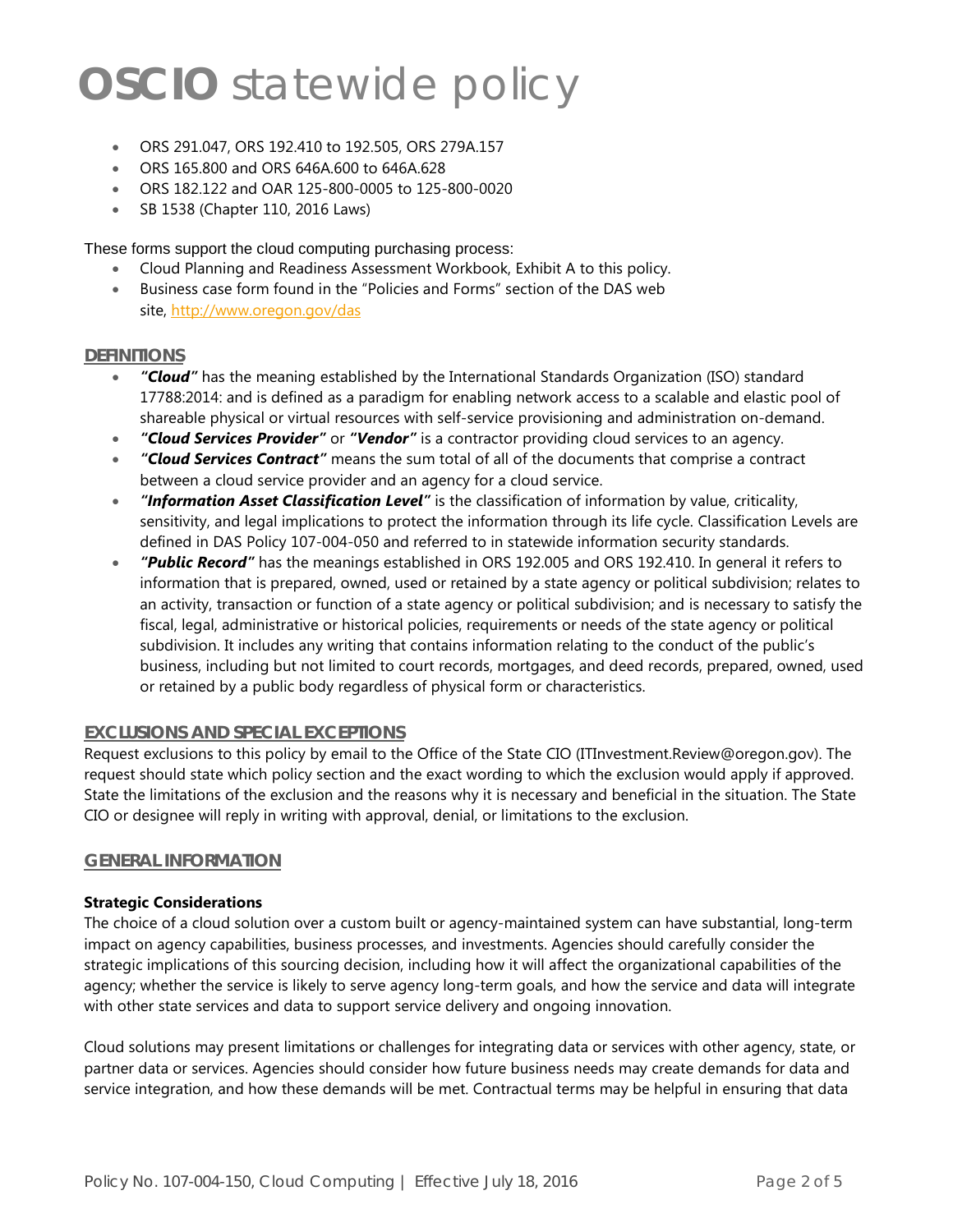and services are available for integration, for example through documented and supported Application Programming Interfaces (APIs).

In weighing alternatives, agencies should consider that cloud services are likely to align best with strategic goals when they support processes that are relatively standardized. Other approaches should be considered in cases where the agency's mission demands tight control over how the service is developed, delivered, and integrated.

#### **Requirements**

- I. The selection and use of cloud computing technology or services must comply with all applicable laws, policies, procedures and standards including without limitation: privacy laws and regulations, statewide and agency specific IT security policies, internal audit controls, risk management standards, records management standards, and applicable DAS policies and procedures.
- II. Before contracting for a cloud solution, the agency must complete the planning and preparation necessary to appropriately manage the associated risks. Planning should be started as soon as a cloud solution is considered, and must be carried out with diligence and rigor appropriate to the size, business impact, and risk of the proposed solution.

The Cloud Planning and Readiness Assessment Workbook published by the State CIO must be used to document the summarized results of this planning. The completed workbook, signed by both the project sponsor and the agency executive responsible for information technology, must be retained as part of the procurement file. The following risk areas must be addressed:

- A. Confidentiality: Agencies must develop information security plans and cloud services contract terms to protect information to all applicable standards. At a minimum, the following apply to every cloud solution:
	- The DAS Information Security Policy (Policy 107-004-052) requires agencies to develop and implement information security plans, policies, and procedures to protect their information.
	- The Enterprise Security Office publishes statewide information security standards that define minimum requirements for information security.
- B. Business continuity, data integrity, disaster recovery, and exit planning: Agencies must document their needs for business continuity, disaster recovery, and data integrity, and must develop plans and cloud services contract terms to meet those needs. Agencies must develop plans for both anticipated exit from the cloud service (such as at the end of the contract term) and unanticipated exit (in case the vendor becomes unwilling or unable to provide the service).
- C. Service Management: Agencies must document their required service levels and metrics and ensure that they are appropriately represented in the cloud services contract.
- D. Incident Management: Agencies must develop incident response plans and cloud services contract terms that meet their needs for incident monitoring, notification, and response. At a minimum, the following applies to every cloud solution:
	- The DAS Information Security Incident Response Policy (Policy 107-004-120) requires agencies to establish capabilities to respond to information security incidents, and requires the timely reporting of certain incidents.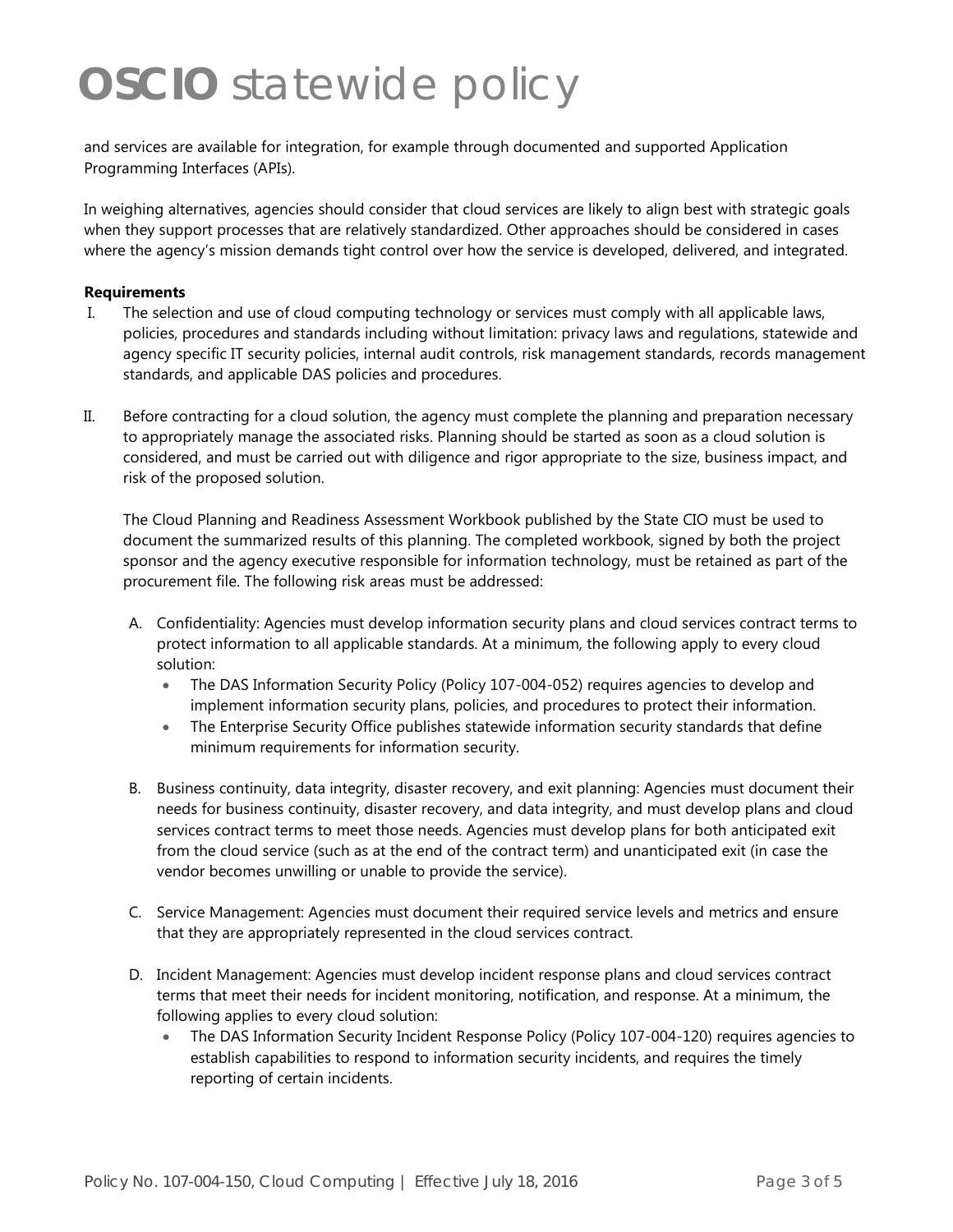- E. Change Management: Cloud vendors may retain complete or near-complete control over when and how to fix defects or to add or remove software features. Agencies must evaluate this risk and consider how it can be mitigated, for example through contractual terms addressing the timing, testing, and nature of changes.
- F. Public Records Management: Agencies must document the retention and destruction schedules that apply to the information stored in the cloud system, and the required ability to retrieve records as needed. Agencies must develop plans and contract terms to meet these needs and to ensure compliance with Oregon Public Records laws (ORS192.410 to 192.505) and with all other applicable federal and state statutes, rules, and policies.
	- The State Archivist is responsible for the management of public records from creation until final disposition. Agencies are required to develop policies for public records management that define the use, retention and ownership of public records and to obtain approval of those policies from the State Archivist.
- G. Intellectual Property Rights: Agencies must ensure that licensing of Cloud services is consistent with the planned use of the service and that ownership of and rights to intellectual property are appropriately retained.
- H. Data Ownership and Rights: Agencies must document their requirements in regards to data and metadata ownership and rights and ensure that they are appropriately represented in the cloud services contract.
- I. Audits and Controls: Agencies must determine how they will assess that the vendor has appropriate controls in place and complies with legal, regulatory, and contractual commitments. The cloud services contract must include terms ensuring that appropriate audits are carried out and reports are made available, and that vendor cooperation is appropriately secured for audits by or of the agency.
	- Frameworks such as the Service Organization Controls (SOC2) or Cloud Security Alliance Controls Matrix are recommended.
	- Certifications such as the Federal Risk and Authorization Management Program (FedRAMP) may be used to facilitate agency evaluation and planning. However, certification does not substitute for agency diligence in determining the suitability of a vendor or service for a particular purpose.
- III. Before contracting for a cloud solution, agencies must consider how the benefits, costs, and risks compare to the benefits, costs, and risks of alternative (non-cloud) approaches. When OSCIO approval is required (per Requirement 4, below) this consideration must be presented in the Alternatives Analysis section of the business case.
- IV. If the solution meets or exceeds any of the triggering risk thresholds, the agency must obtain approval from the State CIO before contracting for the cloud solution or as required during the Stage Gate process. For complete information on risk thresholds, consult the IT Investment Policy (DAS Policy 107-004-130). Agencies must submit proposals for oversight if one or more of the following risk thresholds apply to the proposed solution:
	- it will store, process, or transmit data of Information Asset Classification Level 3 (Restricted) or higher, or information for which special protection standards apply. Examples include data protection standards under the Federal Health Insurance Portability and Accountability Act of 1996 (HIPAA), under the Federal Criminal Justice Information Services Security Policy (CJIS), or under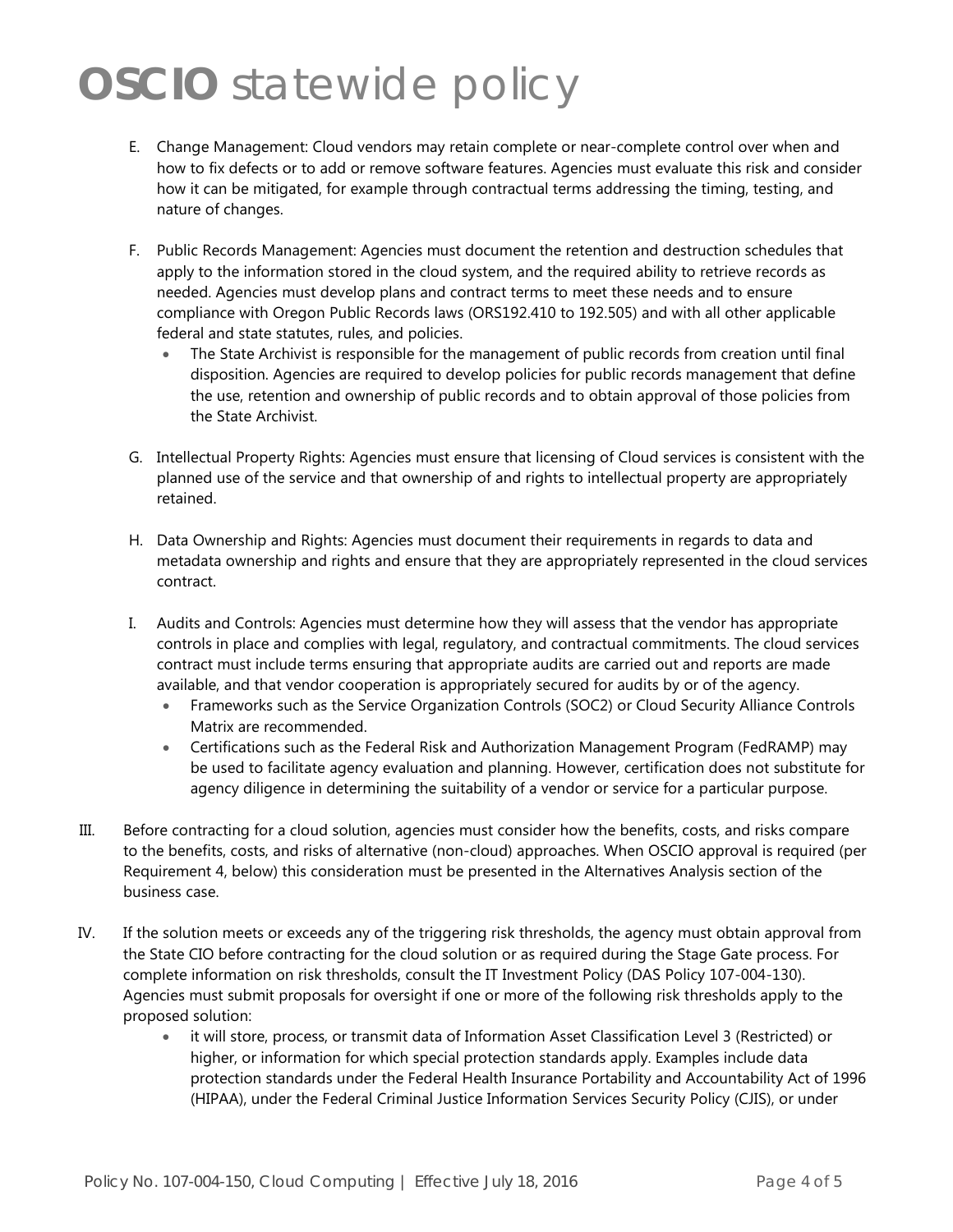Publication 1075 of the Internal Revenue Service, which sets standards for protecting Federal tax information (FTI).

- it will be the system of record for information that is subject to data retention and destruction rules; or
- it will publish or be the system of record for information for which the potential cost of remediating data loss, corruption, or leakage exceeds \$150,000; or
- anticipated five-year implementation and operating costs exceed \$150,000.
- V. Cloud services contracts must include terms and conditions required by the Attorney General in order for the contract to be approved for legal sufficiency in accordance with ORS 291.047. Cloud contracts must use available forms and templates developed by DAS and the Department of Justice in accordance with ORS 279A, including the completed contractor's insurance requirement exhibit.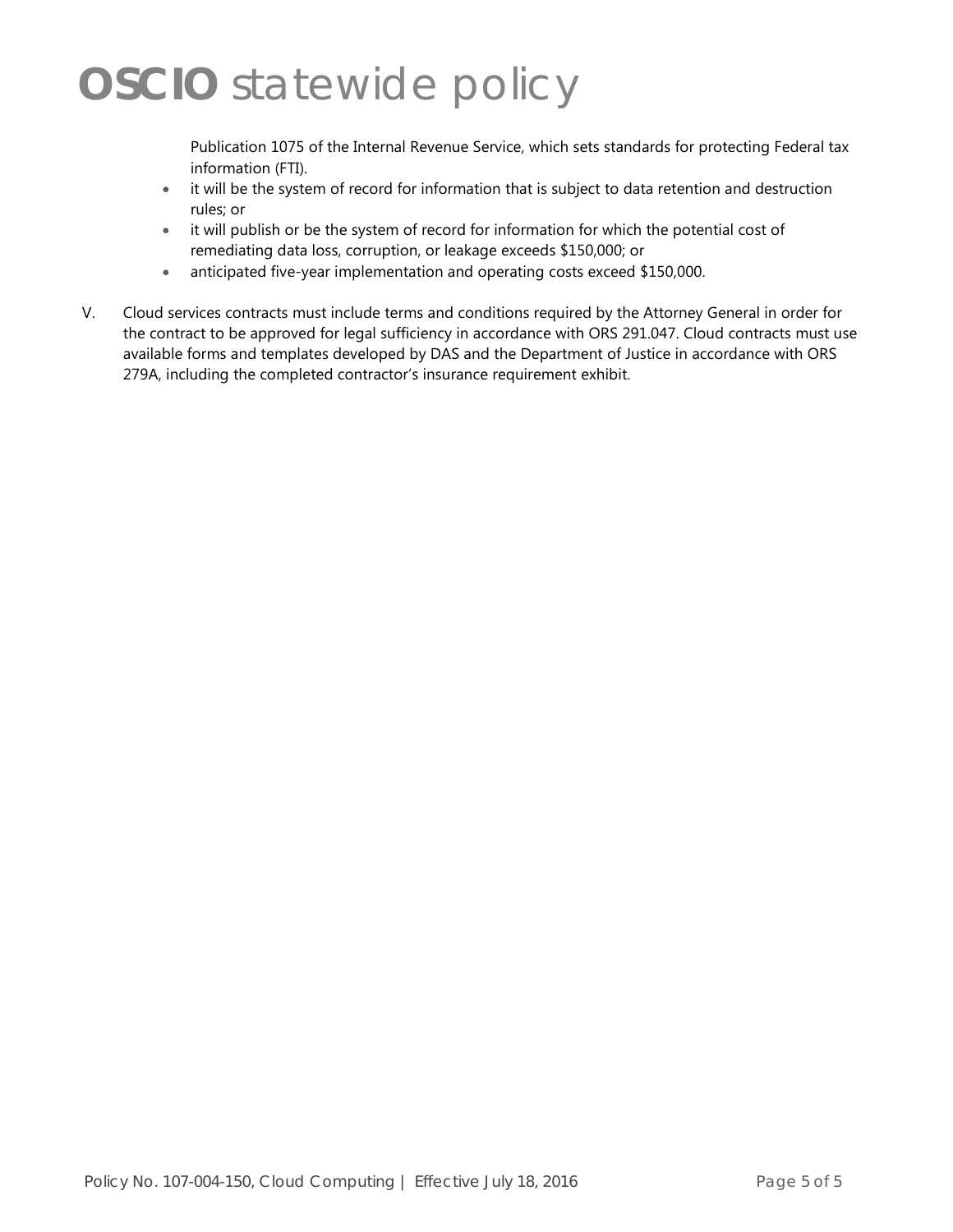This workbook forms Exhibit A to the State Cloud Computing Policy, DAS Policy 107-004-150. For assistance in completing this Workbook, please contact your assigned Strategic Technology Officer. The Cloud Vendor Sample Questions list maintained by the Office of the State CIO may be helpful in evaluating Clo Privileged legal advice should not be included in this workbook.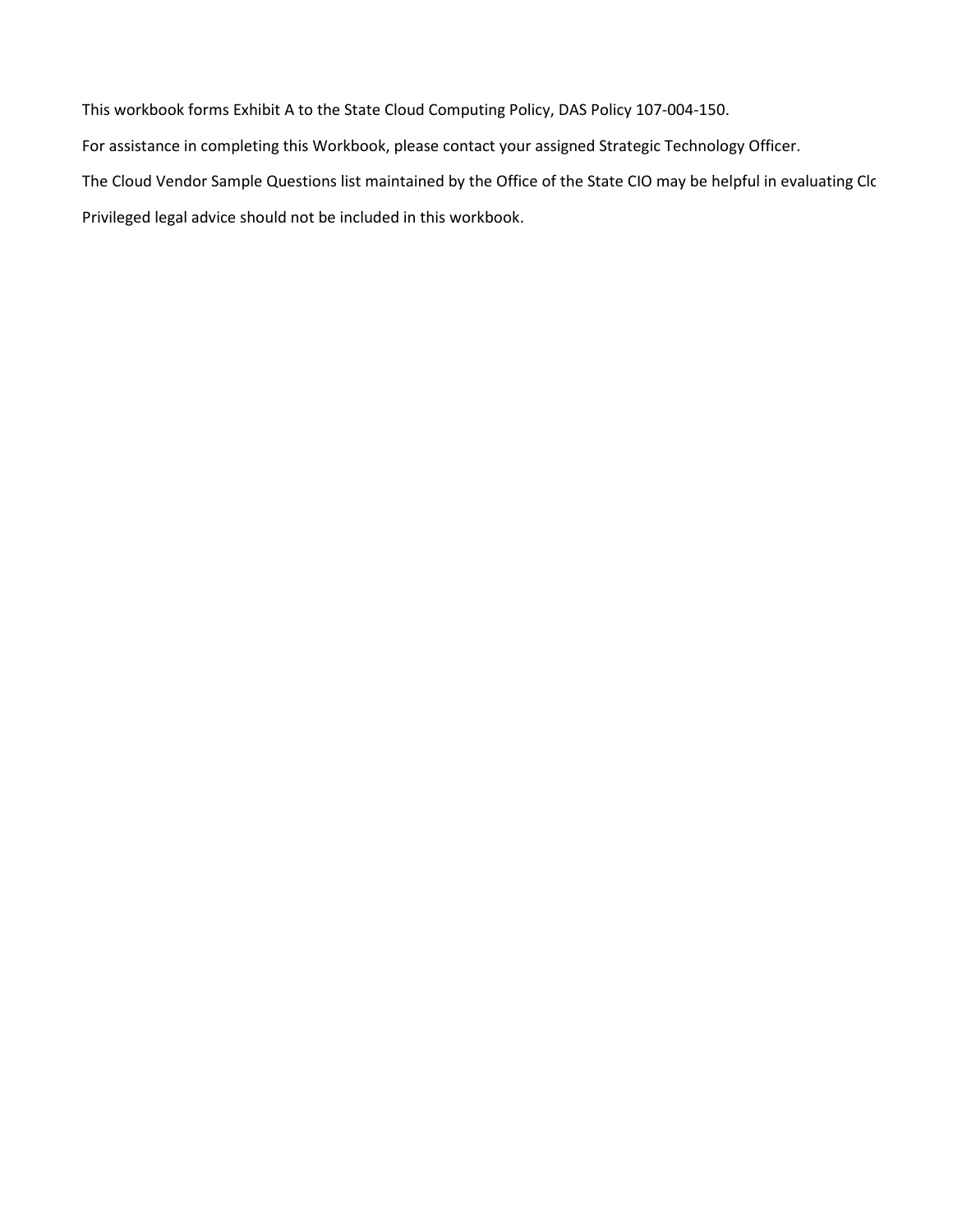oud Vendors and carrying out the Readiness Assessment.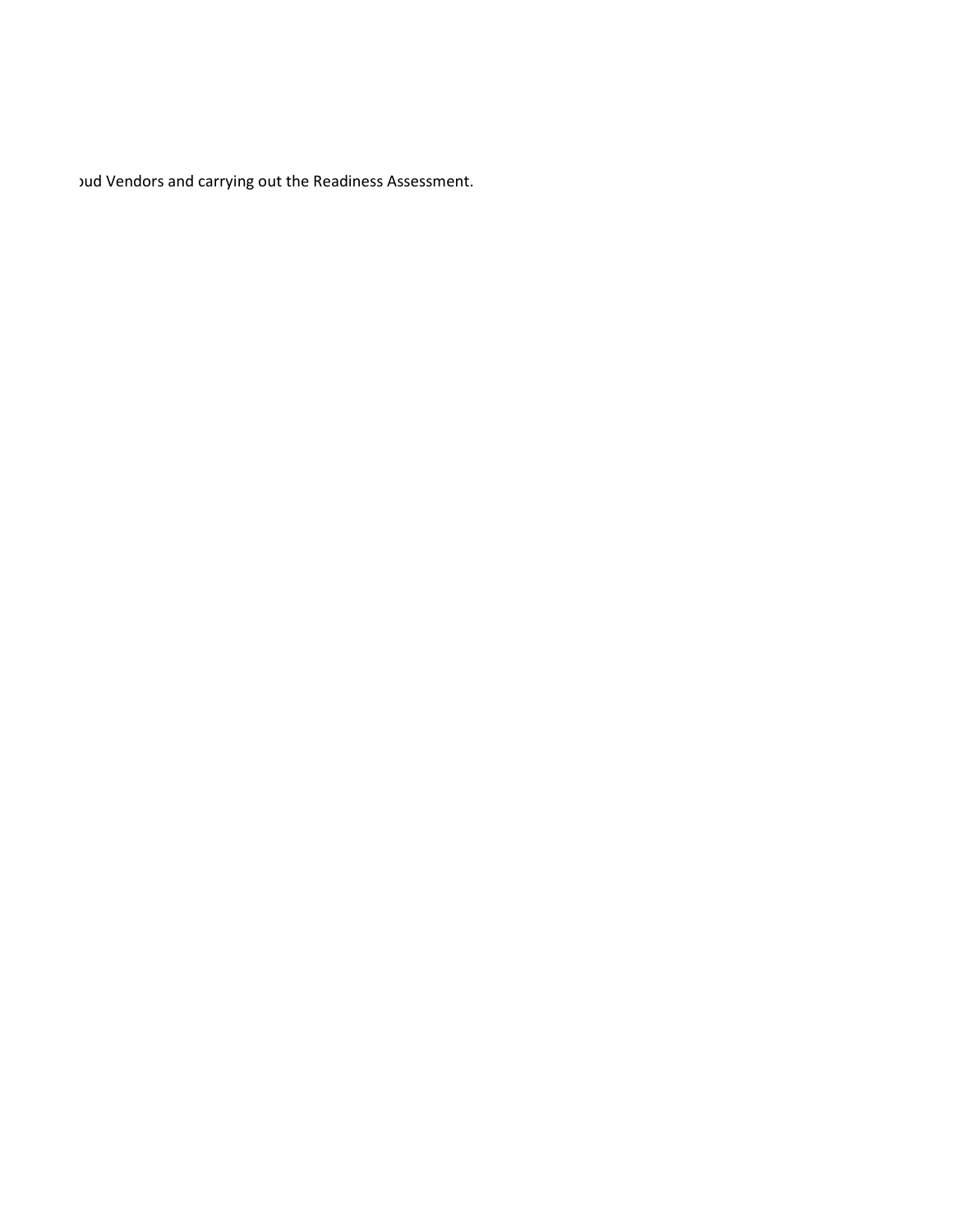|                           | <b>Cloud Planning and Readiness Assessment Workbook</b>                                                                                                                                                                                                                                                                                                                                                                                                                                                                                                                                                                                                                                                                                                                                                                                                                                                                                                                                                                                                                                                                       |                                                                                                                                                                                                                                                              |                                                                                                                                                                                                                                                                                                                                                                                |
|---------------------------|-------------------------------------------------------------------------------------------------------------------------------------------------------------------------------------------------------------------------------------------------------------------------------------------------------------------------------------------------------------------------------------------------------------------------------------------------------------------------------------------------------------------------------------------------------------------------------------------------------------------------------------------------------------------------------------------------------------------------------------------------------------------------------------------------------------------------------------------------------------------------------------------------------------------------------------------------------------------------------------------------------------------------------------------------------------------------------------------------------------------------------|--------------------------------------------------------------------------------------------------------------------------------------------------------------------------------------------------------------------------------------------------------------|--------------------------------------------------------------------------------------------------------------------------------------------------------------------------------------------------------------------------------------------------------------------------------------------------------------------------------------------------------------------------------|
|                           | Exhibit A to Cloud Computing Policy, DAS Policy 107-004-150                                                                                                                                                                                                                                                                                                                                                                                                                                                                                                                                                                                                                                                                                                                                                                                                                                                                                                                                                                                                                                                                   |                                                                                                                                                                                                                                                              |                                                                                                                                                                                                                                                                                                                                                                                |
| Project name:             |                                                                                                                                                                                                                                                                                                                                                                                                                                                                                                                                                                                                                                                                                                                                                                                                                                                                                                                                                                                                                                                                                                                               |                                                                                                                                                                                                                                                              |                                                                                                                                                                                                                                                                                                                                                                                |
|                           | <b>Agency and Division:</b>                                                                                                                                                                                                                                                                                                                                                                                                                                                                                                                                                                                                                                                                                                                                                                                                                                                                                                                                                                                                                                                                                                   |                                                                                                                                                                                                                                                              |                                                                                                                                                                                                                                                                                                                                                                                |
|                           | Project sponsor (name & contact info):                                                                                                                                                                                                                                                                                                                                                                                                                                                                                                                                                                                                                                                                                                                                                                                                                                                                                                                                                                                                                                                                                        |                                                                                                                                                                                                                                                              |                                                                                                                                                                                                                                                                                                                                                                                |
|                           | I have reviewed the answers provided here and judge that they reflect appropriate diligence and rigor.                                                                                                                                                                                                                                                                                                                                                                                                                                                                                                                                                                                                                                                                                                                                                                                                                                                                                                                                                                                                                        |                                                                                                                                                                                                                                                              |                                                                                                                                                                                                                                                                                                                                                                                |
| <b>Sponsor Signature:</b> |                                                                                                                                                                                                                                                                                                                                                                                                                                                                                                                                                                                                                                                                                                                                                                                                                                                                                                                                                                                                                                                                                                                               |                                                                                                                                                                                                                                                              |                                                                                                                                                                                                                                                                                                                                                                                |
|                           | Agency CIO/Executive in charge of IT (name & contact info):                                                                                                                                                                                                                                                                                                                                                                                                                                                                                                                                                                                                                                                                                                                                                                                                                                                                                                                                                                                                                                                                   |                                                                                                                                                                                                                                                              |                                                                                                                                                                                                                                                                                                                                                                                |
|                           | I have reviewed the answers provided here and judge that they reflect appropriate diligence and rigor.                                                                                                                                                                                                                                                                                                                                                                                                                                                                                                                                                                                                                                                                                                                                                                                                                                                                                                                                                                                                                        |                                                                                                                                                                                                                                                              |                                                                                                                                                                                                                                                                                                                                                                                |
| CIO Signature:            |                                                                                                                                                                                                                                                                                                                                                                                                                                                                                                                                                                                                                                                                                                                                                                                                                                                                                                                                                                                                                                                                                                                               |                                                                                                                                                                                                                                                              |                                                                                                                                                                                                                                                                                                                                                                                |
| Date:                     |                                                                                                                                                                                                                                                                                                                                                                                                                                                                                                                                                                                                                                                                                                                                                                                                                                                                                                                                                                                                                                                                                                                               | Example                                                                                                                                                                                                                                                      | <b>Example 2</b>                                                                                                                                                                                                                                                                                                                                                               |
|                           |                                                                                                                                                                                                                                                                                                                                                                                                                                                                                                                                                                                                                                                                                                                                                                                                                                                                                                                                                                                                                                                                                                                               | Submission for final approval on a small project.                                                                                                                                                                                                            | Submission as part of Stage Gate 2 approval request on a<br>large project<br>For Stage Gate projects it is typical to refine planning and<br>submit more detailed documentation over time; the<br>answers shown here demonstrate appropriate detail for<br>Stage Gate 2 submission, but more work needs to be done<br>before the project is ready for Stage Gate 3 submission. |
|                           | <b>General questions</b>                                                                                                                                                                                                                                                                                                                                                                                                                                                                                                                                                                                                                                                                                                                                                                                                                                                                                                                                                                                                                                                                                                      |                                                                                                                                                                                                                                                              |                                                                                                                                                                                                                                                                                                                                                                                |
| G1                        | Briefly describe the function of the proposed system.                                                                                                                                                                                                                                                                                                                                                                                                                                                                                                                                                                                                                                                                                                                                                                                                                                                                                                                                                                                                                                                                         | A cloud-based license-management package used to manage<br>professional licenses for a board or commission                                                                                                                                                   | I cloud-based eligibility-determination system used by<br>Oregonians, State employees, and partner organizations t<br>apply for benefits from the State.                                                                                                                                                                                                                       |
| G <sub>2</sub>            | Does this project meet one or more risk thresholds for OSCIO oversight? Which thresholds are met?<br>If "yes" approval is required from the State CIO before committing to the solution. Submit this Readiness Assessment, together with a completed<br>Information Resource Request form and Business Case, to the Office of the State CIO.<br>For complete information on thresholds, consult the IT Investment Policy. In general, oversight is required if one or more of the following apply to the proposed solution:<br>a) it will store, process, or transmit data of Information Asset Classification Level 3 (Restricted) or higher, or information for which special protection standards apply. (Examples include: HIPAA,<br>CJIS, or FTI).<br>b) it will be the system of record for information that is subject to data retention and destruction rules;<br>c) it will publish or be the authoritative source for information for which the potential cost of remediating data loss, corruption, or leakage exceeds \$150,000;<br>d) anticipated five-year implementation and operating costs exceed \$150,000. | No. License information is public; payment information is not<br>held in the system. The cloud system supports transactions, but<br>official records are kept in existing internal systems & backed<br>up with paper files as each transaction is completed. | 'es: Thresholds a, b, c, and d are all met.                                                                                                                                                                                                                                                                                                                                    |
|                           |                                                                                                                                                                                                                                                                                                                                                                                                                                                                                                                                                                                                                                                                                                                                                                                                                                                                                                                                                                                                                                                                                                                               |                                                                                                                                                                                                                                                              |                                                                                                                                                                                                                                                                                                                                                                                |
|                           | Confidentiality                                                                                                                                                                                                                                                                                                                                                                                                                                                                                                                                                                                                                                                                                                                                                                                                                                                                                                                                                                                                                                                                                                               |                                                                                                                                                                                                                                                              |                                                                                                                                                                                                                                                                                                                                                                                |
|                           | Purpose: Limit access to those authorized, avoid data leaks or breaches.<br>What is the most restrictive information asset class of data that will be stored, processed, or transmitted by the cloud system?                                                                                                                                                                                                                                                                                                                                                                                                                                                                                                                                                                                                                                                                                                                                                                                                                                                                                                                  |                                                                                                                                                                                                                                                              |                                                                                                                                                                                                                                                                                                                                                                                |
| C <sub>1</sub>            | Consult DAS Policy 107-004-050 "Information Asset Classification". If<br>List all statutory, policy, and regulatory obligations and standards related to protecting the data in question, including at minimum the Statewide Information                                                                                                                                                                                                                                                                                                                                                                                                                                                                                                                                                                                                                                                                                                                                                                                                                                                                                      | Level <sub>2</sub>                                                                                                                                                                                                                                           | evel 3                                                                                                                                                                                                                                                                                                                                                                         |
| C <sub>2</sub>            | Security Standards.                                                                                                                                                                                                                                                                                                                                                                                                                                                                                                                                                                                                                                                                                                                                                                                                                                                                                                                                                                                                                                                                                                           | Statewide Standards                                                                                                                                                                                                                                          | Statewide Standards, HIPAA, FTI (1075)                                                                                                                                                                                                                                                                                                                                         |
| C3                        | Are there any requirements to restrict the jurisdictions in which this data may be stored or processed?                                                                                                                                                                                                                                                                                                                                                                                                                                                                                                                                                                                                                                                                                                                                                                                                                                                                                                                                                                                                                       | Ńо                                                                                                                                                                                                                                                           | /es.                                                                                                                                                                                                                                                                                                                                                                           |
| C4                        | Have terms been included in the Cloud Services Contract to ensure appropriate treatment of the data?                                                                                                                                                                                                                                                                                                                                                                                                                                                                                                                                                                                                                                                                                                                                                                                                                                                                                                                                                                                                                          | /es                                                                                                                                                                                                                                                          | /es                                                                                                                                                                                                                                                                                                                                                                            |
|                           |                                                                                                                                                                                                                                                                                                                                                                                                                                                                                                                                                                                                                                                                                                                                                                                                                                                                                                                                                                                                                                                                                                                               |                                                                                                                                                                                                                                                              |                                                                                                                                                                                                                                                                                                                                                                                |
|                           | <b>Business Continuity, Data Integrity, and Exit Strategy</b>                                                                                                                                                                                                                                                                                                                                                                                                                                                                                                                                                                                                                                                                                                                                                                                                                                                                                                                                                                                                                                                                 |                                                                                                                                                                                                                                                              |                                                                                                                                                                                                                                                                                                                                                                                |
|                           | Purpose: Manage the risks of uncontrolled changes or loss of access to the service or data.                                                                                                                                                                                                                                                                                                                                                                                                                                                                                                                                                                                                                                                                                                                                                                                                                                                                                                                                                                                                                                   |                                                                                                                                                                                                                                                              | Application process;                                                                                                                                                                                                                                                                                                                                                           |
| BC1                       | What are the most significant business processes supported by this system?                                                                                                                                                                                                                                                                                                                                                                                                                                                                                                                                                                                                                                                                                                                                                                                                                                                                                                                                                                                                                                                    | icense renewal process                                                                                                                                                                                                                                       | ligibility determination process.                                                                                                                                                                                                                                                                                                                                              |
| BC2                       | What would the impact be on these processes if the service was interrupted?                                                                                                                                                                                                                                                                                                                                                                                                                                                                                                                                                                                                                                                                                                                                                                                                                                                                                                                                                                                                                                                   | License renewal applications could be accepted but renewals<br>could not be completed.                                                                                                                                                                       | Applications could not be accepted.<br>Eligibility could not be determined.                                                                                                                                                                                                                                                                                                    |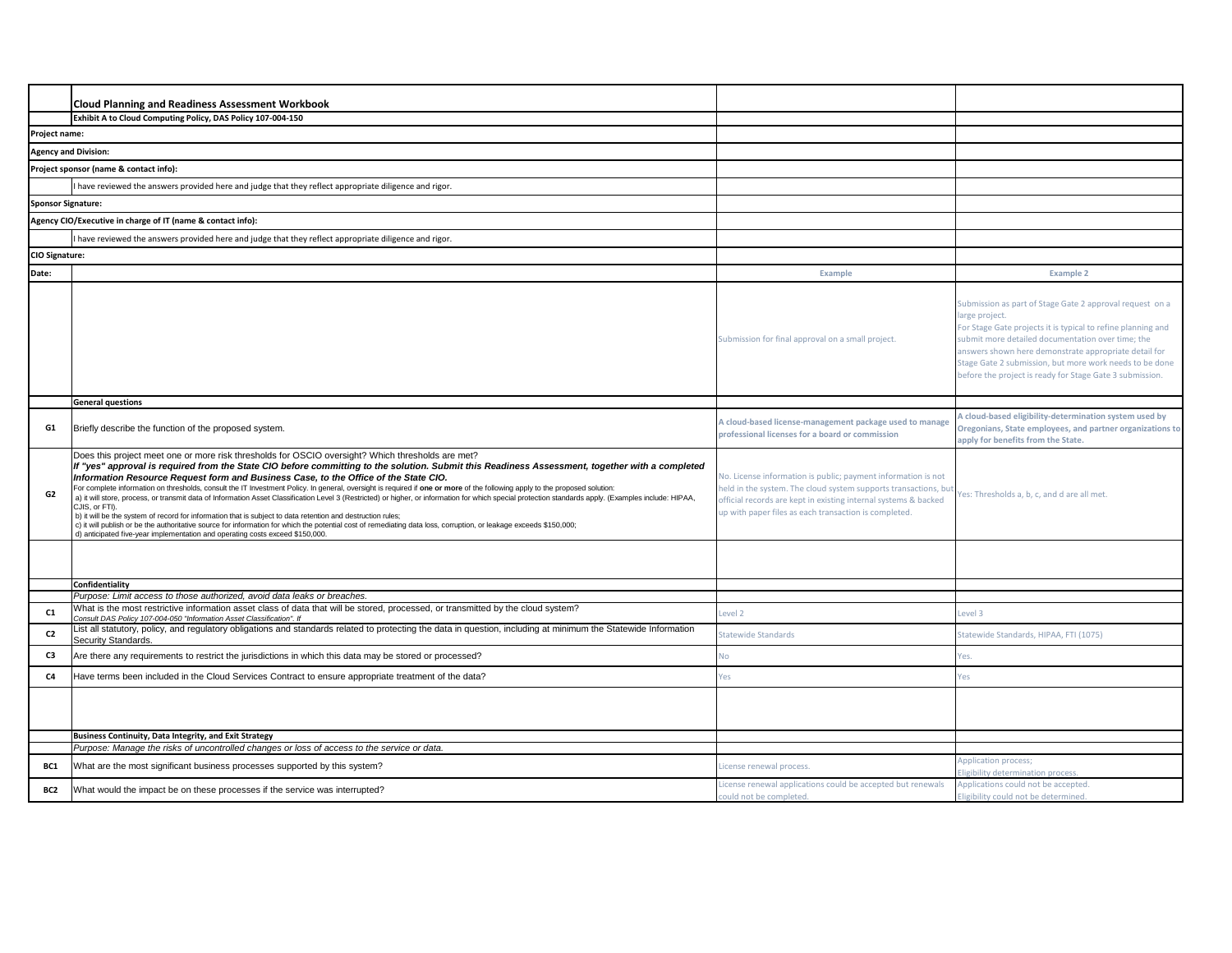| BC3             | What would the resultant impact be on agency operations and on Oregonians served?<br>Consider "worst-case" scenarios including sudden and unexpected loss of access. Include impact on the agency's ability to comply with other policies and commitments (for example, records<br>retention and destruction policies).                                                                                       | ractitioner licenses would not be renewed and might expire.<br>ractitioner authority to operate under Federal and State law<br>could be impacted.<br>A backlog of renewal applications would form.                                                                 | ligible Oregonians would be unable to obtain benefits.<br>Demand would accrue and a glut of delayed applications<br>would be expected upon service restoration.                                                                                                                     |
|-----------------|---------------------------------------------------------------------------------------------------------------------------------------------------------------------------------------------------------------------------------------------------------------------------------------------------------------------------------------------------------------------------------------------------------------|--------------------------------------------------------------------------------------------------------------------------------------------------------------------------------------------------------------------------------------------------------------------|-------------------------------------------------------------------------------------------------------------------------------------------------------------------------------------------------------------------------------------------------------------------------------------|
| BC4             | Categorize the severity of these worst-case impacts.<br>Scale: No impact-minor impact-significant impact-severe impact.                                                                                                                                                                                                                                                                                       | Significant impact.                                                                                                                                                                                                                                                | Severe impact.                                                                                                                                                                                                                                                                      |
| BC5             | What recovery objectives are necessary in order to recover from a failure with minimal impact?<br>Include objectives for both recovery point and recovery time.                                                                                                                                                                                                                                               | Recovery point: 1 day. Recovery time: 3 days.                                                                                                                                                                                                                      | Recovery point: Zero loss. Recovery time: 1 day.                                                                                                                                                                                                                                    |
| BC6             | Estimate the likelihood of a significant unplanned loss of access, exceeding recovery objectives, during the proposed life of the system. How is this estimate<br>supported?<br>Consider the vendor's performance history, SLA s, technical safeguards against interruptions, and also business and financial risks to the vendor.<br>Scale: percentage likelihood of a significant event during system life. | < 1%. The system is backed up offsite daily. It is hosted at a<br>ingle location with partial redundancy (RAID storage) but no<br>eal-time failover. There is high ability to restore system within<br>days.                                                       | <0.1%. The system is built with georedundancy on platform<br>vith 11 9's performance guarantee; vendor is a large, stable<br>eader in the field; sophisticated change management<br>processes are in place and included in scope of SOC 2 audit<br>reports that are shared with us. |
| BC7             | What is the agency's strategy to manage these risks?<br>Strategies may include: accepting the risk; avoiding the risk; mitigating the risk; transferring or sharing the risk. Mitigation may include, for example, plans to transfer data and service to a third<br>party or an agency-internal fallback system, such as temporary use of paper or spreadsheet systems until service is restored.             | The agency accepts this risk. A 3-day delay in processing would<br>ave negligible impact.                                                                                                                                                                          | The agency accepts this risk. It is not feasible to reduce this<br>isk further regardless of sourcing strategy.                                                                                                                                                                     |
| BC8             | Does the agency have strategies for both planned and unplanned service exit? Briefly describe them.<br>Consider plans for replacing the service if necessary, plans and costs for exit, including data transfer cost and speed, data format, and vendor support through the exit process.                                                                                                                     | No, but we plan to have monthly data dumps for import to in-<br>nouse systems which will allow us to have an orderly exit to a<br>eplacement system.                                                                                                               | lo. Detailed exit planning will be conducted as we prepare<br>or Stage Gate 3 submission.                                                                                                                                                                                           |
|                 |                                                                                                                                                                                                                                                                                                                                                                                                               |                                                                                                                                                                                                                                                                    |                                                                                                                                                                                                                                                                                     |
|                 | <b>Service Management</b>                                                                                                                                                                                                                                                                                                                                                                                     |                                                                                                                                                                                                                                                                    |                                                                                                                                                                                                                                                                                     |
|                 | Purpose: Optimize the processes, structures, and technologies to serve business needs. Include both those outsourced to the Vendor and those that remain<br>with the Agency.                                                                                                                                                                                                                                  |                                                                                                                                                                                                                                                                    |                                                                                                                                                                                                                                                                                     |
| SM1             | What is the required system availability?<br>Include acceptable planned and unplanned outages with specific metrics (such as hours of downtime per month), as well as acceptable windows for planned downtime and required notice of<br>planned downtime.                                                                                                                                                     | The system should be available 99.95% of the time between<br>am and midnight, Pacific time (averaged monthly). The syster<br>hould be available 90% of the time between midnight and<br>am. All planned and unplanned outages will be counted as<br>not available" | he system should be available 99.95% of the time outside<br>of planned maintenance hours. Planned maintenance<br>hould be limited to 4 hours per week in the 2am-6am<br>Pacific Time) window.                                                                                       |
| SM <sub>2</sub> | What is the required system responsiveness and throughput?<br>nclude specific metrics (such as average and peak response times by transaction type).                                                                                                                                                                                                                                                          | 35% of page loads should complete within 5 seconds.                                                                                                                                                                                                                | 99% of transactions should process within 10 seconds.                                                                                                                                                                                                                               |
| SM3             | What are the requirements for the availability and responsiveness of support?<br>Include, as appropriate, the availability of self-service, the hours during which technical support is available, and target response and resolution times for support requests.                                                                                                                                             | toutine support is necessary during Oregon business hours.<br>Outage support must be available 24/7                                                                                                                                                                | Routine support is necessary during Oregon business hours<br>Outage support must be available 24/7.                                                                                                                                                                                 |
| SM4             | What ability is required to scale service up or down according to agency need?                                                                                                                                                                                                                                                                                                                                | We do not anticipate a need to scale down. System should be<br>ble to scale to twice initial size within 90 days of request.                                                                                                                                       | Should be able to scale down to half size or up to 4x size<br>with 120 days notice.                                                                                                                                                                                                 |
| SM5             | Are Service Level Agreements, sufficient to meet these needs, included in the Cloud Services Contract?                                                                                                                                                                                                                                                                                                        | /es                                                                                                                                                                                                                                                                | We anticipate that they will be settled during contract<br>negotiations, prior to Stage Gate 3 submission.                                                                                                                                                                          |
| SM6             | Are metrics objectively defined? Is authority and responsibility for monitoring and reporting on metrics appropriately recorded in the Cloud Services Contract?                                                                                                                                                                                                                                               | 'es                                                                                                                                                                                                                                                                | Metrics are defined. Authority and responsibility for<br>nonitoring will be determined during negotiations.                                                                                                                                                                         |
| SM7             | Does the Cloud Services Contract include appropriate consequences for failures to meet service levels?<br>Consequences should be aligned with the impact of such failures on the agency, up to and including designation of significant failures as material breaches of the Cloud Services Contract.                                                                                                         | /es                                                                                                                                                                                                                                                                | We anticipate that they will be during contract negotiations<br>orior to Stage Gate 3 submission.                                                                                                                                                                                   |
|                 |                                                                                                                                                                                                                                                                                                                                                                                                               |                                                                                                                                                                                                                                                                    |                                                                                                                                                                                                                                                                                     |
|                 | <b>Incident Management</b>                                                                                                                                                                                                                                                                                                                                                                                    |                                                                                                                                                                                                                                                                    |                                                                                                                                                                                                                                                                                     |
|                 | Purpose: Prepare to respond to events that impact or threaten the security and function of the system.                                                                                                                                                                                                                                                                                                        |                                                                                                                                                                                                                                                                    |                                                                                                                                                                                                                                                                                     |
| IM1             | Which of the following types of incidents should be addressed in agency planning for this project?<br>-data breaches:<br>-potential data breaches (for example, zero day vulnerabilities);<br>-data corruption or loss;<br>-system performance or availability issues.                                                                                                                                        | Data loss, corruption, and performance/availability are<br>ignificant concerns. Data in this system are generally already<br>available to the public, so a data breach would have limited<br>consequences.                                                         | All of the listed types.                                                                                                                                                                                                                                                            |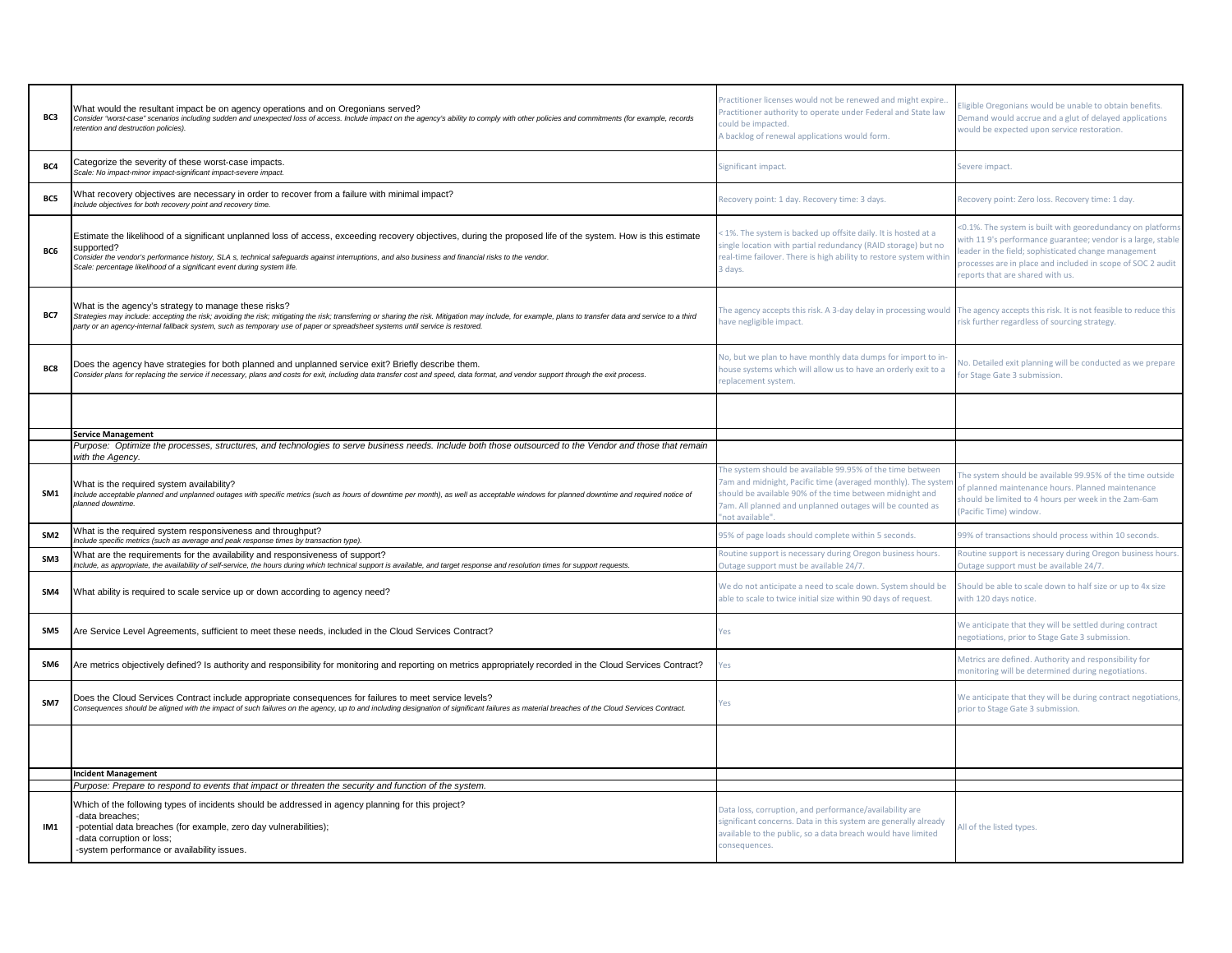| IM <sub>2</sub> | Are the appropriate incident types adequately defined in the Cloud Services Contract?                                                                                                                                                                                                                                                                                                                   | Yes. A general description of incidents, sufficient to the<br>roposed use, is included in the contract.                                                                                                  | Not yet; we anticipate defining them in detail during<br>ontract negotiations before SG3 submittal.                                                                                                       |
|-----------------|---------------------------------------------------------------------------------------------------------------------------------------------------------------------------------------------------------------------------------------------------------------------------------------------------------------------------------------------------------------------------------------------------------|----------------------------------------------------------------------------------------------------------------------------------------------------------------------------------------------------------|-----------------------------------------------------------------------------------------------------------------------------------------------------------------------------------------------------------|
| IM <sub>3</sub> | Are notification standards adequately defined in the Cloud Services Contract? Do these standards include appropriate and objective thresholds for severity<br>triggers and timeliness?                                                                                                                                                                                                                  | A general blanked standard, sufficient to the proposed use, is<br>ncluded in the contract.                                                                                                               | Not yet; we anticipate defining them in detail during<br>contract negotiations before SG3 submittal.                                                                                                      |
| IM4             | Are the incident management processes, and the responsibilities of each party, defined in the Cloud Services Contract?                                                                                                                                                                                                                                                                                  | nitial notification processes are defined. Further<br>ommunications will be handled as needs arise.                                                                                                      | Not yet; we anticipate defining them in detail during<br>contract negotiations before SG3 submittal.                                                                                                      |
| IM5             | Does the Cloud Services Contract address agency needs for notification to the public or to affected users? Is the agency contractually able to control such<br>notification?                                                                                                                                                                                                                            | The agency is not precluded from contacting affected users.                                                                                                                                              | Not yet; we anticipate defining them in detail during<br>contract negotiations before SG3 submittal.                                                                                                      |
| IM6             | Does the Cloud Services Contract address responsibilities for mitigation, remediation, and closure of incidents?                                                                                                                                                                                                                                                                                        | Not specifically, but there is a general "workmanlike manner<br>lause that provides appropriate protections.                                                                                             | Not yet; we anticipate defining them in detail during<br>contract negotiations before SG3 submittal.                                                                                                      |
|                 |                                                                                                                                                                                                                                                                                                                                                                                                         |                                                                                                                                                                                                          |                                                                                                                                                                                                           |
|                 | <b>Intellectual Property and Licensing</b>                                                                                                                                                                                                                                                                                                                                                              |                                                                                                                                                                                                          |                                                                                                                                                                                                           |
|                 | Purpose: Ensure that State intellectual property rights are appropriately protected and that the State complies with license terms.                                                                                                                                                                                                                                                                     |                                                                                                                                                                                                          |                                                                                                                                                                                                           |
|                 |                                                                                                                                                                                                                                                                                                                                                                                                         |                                                                                                                                                                                                          | Yes, the licensing model is specifically designed to include                                                                                                                                              |
| IP1             | Does the licensing model support all anticipated classes of users?<br>For example: are only State or Agency employees covered, or does the license include use by partners or the public?                                                                                                                                                                                                               | Yes. The license covers all potential users of the system.                                                                                                                                               | Oregonian end-users and partner agencies as well as State<br>mployee                                                                                                                                      |
| IP <sub>2</sub> | Does the Cloud Services Contract ensure that agency intellectual property is retained by the agency (including materials created using the service)?                                                                                                                                                                                                                                                    | es. DOJ-approved IP language is included.                                                                                                                                                                | We anticipate including appropriate provisions in the final<br>contract, before SG3 submittal.                                                                                                            |
| IP3             | Does the Cloud Services Contract appropriately restrict the vendor's use of agency intellectual property?                                                                                                                                                                                                                                                                                               | Yes. DOJ-approved language is included.                                                                                                                                                                  | We anticipate including appropriate provisions in the final<br>contract, before SG3 submittal.                                                                                                            |
| IP4             | If the project is federally funded, does the Cloud Services Contract secure intellectual property rights consistent with federal law?                                                                                                                                                                                                                                                                   | The project is not federally funded.                                                                                                                                                                     | We anticipate including appropriate provisions in the final<br>contract, before SG3 submittal.                                                                                                            |
|                 |                                                                                                                                                                                                                                                                                                                                                                                                         |                                                                                                                                                                                                          |                                                                                                                                                                                                           |
|                 | Data ownership and rights                                                                                                                                                                                                                                                                                                                                                                               |                                                                                                                                                                                                          |                                                                                                                                                                                                           |
|                 | Purpose: Maintain legal protections for the information owned by or entrusted to the State.                                                                                                                                                                                                                                                                                                             |                                                                                                                                                                                                          |                                                                                                                                                                                                           |
| DO1             | Identify the data and metadata that will be stored, processed, transmitted, or created by the system.<br>be sure to include metadata, such as system-generated metadata (e.g. information about who accessed the system, when, from where, and what they did); as well as derived data about the data,<br>such as number of users; and also aggregate and deidentified data.                            | nformation about practitioner credentials, continuing<br>education, and business operations, as well as derived and<br>ystem-generated metadata.                                                         | Personal financial, medical, and identity information.                                                                                                                                                    |
| DO <sub>2</sub> | List the laws, rules, policies, contracts (et cetera) that govern access and rights to the data in question.                                                                                                                                                                                                                                                                                            | n the context of this service, all of the provided information is<br>onsidered a public record.                                                                                                          | HIPAA; IRS Pub 1075; OAR <>; ORS <>.                                                                                                                                                                      |
| DO3             | Does the Cloud Services Contract appropriately restrict the vendor's use of the data in question?                                                                                                                                                                                                                                                                                                       | Yes. The vendor can only use the data and metadata for the<br>purposes of providing the service to the State. All other uses<br>are prohibited and all vendor rights terminate at the end of<br>ontract. | Yes. The vendor can only use the data and metadata for the<br>purposes of providing the service to the State. All other uses<br>are prohibited and all vendor rights terminate at the end of<br>contract. |
| DO4             |                                                                                                                                                                                                                                                                                                                                                                                                         |                                                                                                                                                                                                          | n/a                                                                                                                                                                                                       |
|                 | If rights are defined for derived, de-identified, or aggregated data, does the Cloud Services Contract clearly define appropriate standards?                                                                                                                                                                                                                                                            | ı/a                                                                                                                                                                                                      |                                                                                                                                                                                                           |
|                 |                                                                                                                                                                                                                                                                                                                                                                                                         |                                                                                                                                                                                                          |                                                                                                                                                                                                           |
|                 | Public records management                                                                                                                                                                                                                                                                                                                                                                               |                                                                                                                                                                                                          |                                                                                                                                                                                                           |
|                 | Purpose: Ensure full support for maintenance of and access to public records.                                                                                                                                                                                                                                                                                                                           |                                                                                                                                                                                                          |                                                                                                                                                                                                           |
| PR <sub>1</sub> | Will the proposed cloud system be the system of record for information that is subject to state retention and destruction policies? If so, describe the information<br>in question.                                                                                                                                                                                                                     | No. The system supports transactions but is not the<br>uthoritative source for license information.                                                                                                      | Yes; applications for benefits must be retained for 6 years<br>by agency policy.                                                                                                                          |
| PR <sub>2</sub> | Are the retention and destruction schedules and requirements for this information clearly documented?                                                                                                                                                                                                                                                                                                   | /a                                                                                                                                                                                                       | Yes.                                                                                                                                                                                                      |
|                 | Does the Cloud Services Contract include appropriate retention and destruction commitments from the vendor? Will the vendor certify destruction to specified                                                                                                                                                                                                                                            |                                                                                                                                                                                                          |                                                                                                                                                                                                           |
| PR3             | standards?<br>Destruction commitments must cover all copies of data including copies kept for redundancy, business continuity, and backup.<br>Consider the necessity to support exceptions, such as the ability to freeze records for litigation holds.                                                                                                                                                 | ה/ו                                                                                                                                                                                                      | We anticipate that the negotiated contract will include<br>appropriate commitments for retention.                                                                                                         |
| PR4             | What are the requirements for search and retrieval of records?<br>Requirements must be sufficient to comply with State law and policy.<br>Include query specifications such as "full text search" or "search within a date range" or "search for messages to or from a particular email address".<br>Include timeliness and cost of search and retrieval and the formats in which results are returned. | ı/a                                                                                                                                                                                                      | We anticipate that retention will be in the live system, and<br>normal system tools will be available for search and<br>retrieval. We have not yet addressed bulk search and<br>retrieval options.        |
| PR5             | Does the Cloud Services Contract include appropriate commitments from vendor to cooperate with and support search and retrieval?                                                                                                                                                                                                                                                                        | ٦/a                                                                                                                                                                                                      | We anticipate that the negotiated contract will include<br>appropriate commitments.                                                                                                                       |
|                 |                                                                                                                                                                                                                                                                                                                                                                                                         |                                                                                                                                                                                                          |                                                                                                                                                                                                           |
|                 | <b>Audits and controls</b>                                                                                                                                                                                                                                                                                                                                                                              |                                                                                                                                                                                                          |                                                                                                                                                                                                           |
|                 | Purpose: Ensure that appropriate controls are in place to meet business objectives for service and security.                                                                                                                                                                                                                                                                                            |                                                                                                                                                                                                          |                                                                                                                                                                                                           |
| AC1             | Summarize the types of risk the vendor must address in order to meet agency risk management requirements.<br>Risk types include at least: security, availability, processing integrity, confidentiality, privacy.                                                                                                                                                                                       | Availability and integrity risks must be managed.                                                                                                                                                        | Security, availability, processing integrity, confidentiality,<br>and privacy.                                                                                                                            |